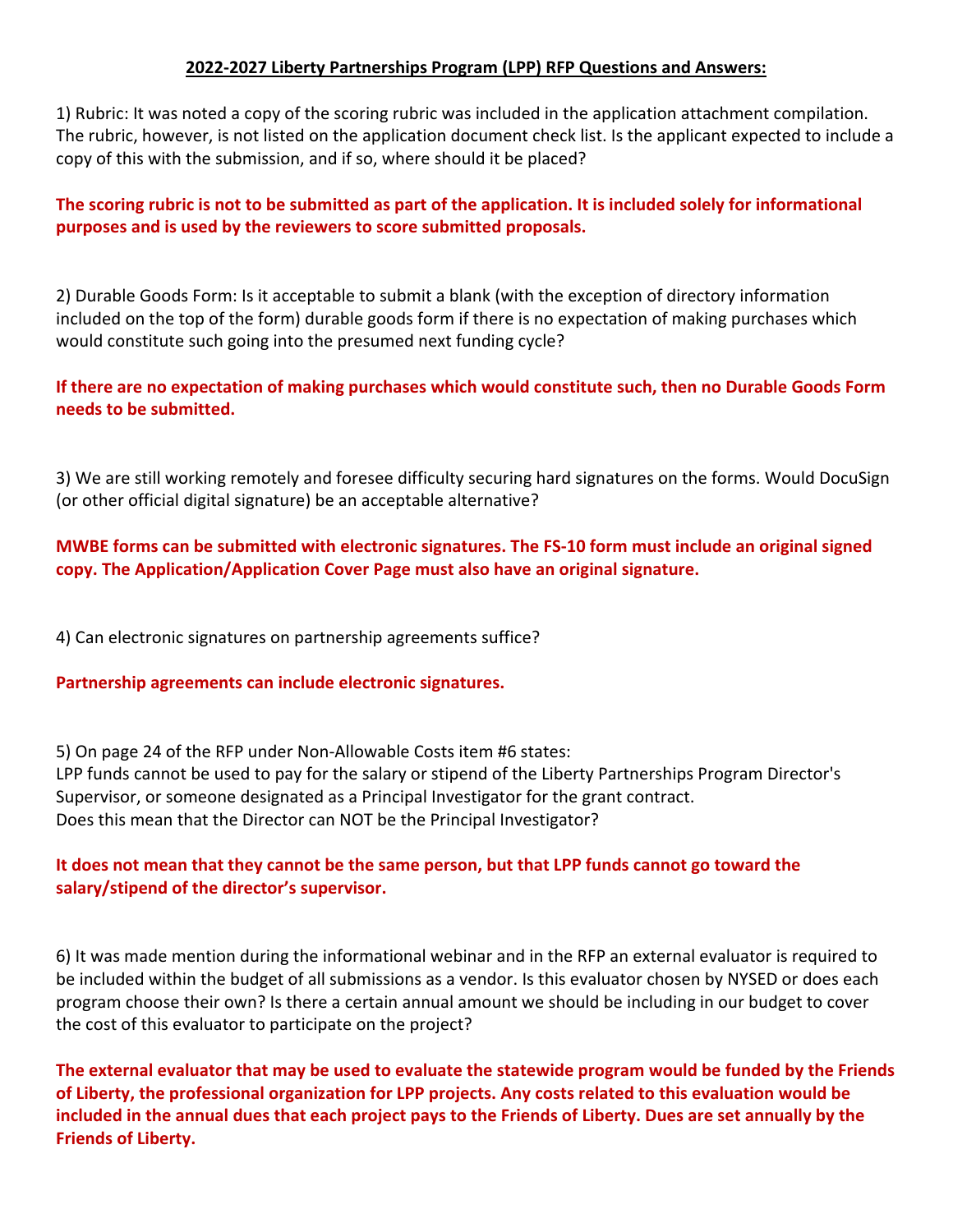7) What is the per student allocation we should be using for budgeting purposes? As it is currently written, the RFP suggests a different figure than our current budgets reflect.

# **The current Liberty Partnerships Program legislation limits the cost per student to \$1250.**

8) There appears to be a discrepancy between p. 30 of the "Application" and the page prior to attachment D of the "Master Grant Contract Template" as it pertains to probation/grant suspension. Page 30 of the application lists failure to reach the following performance outcomes as a reason for being placed on probation: Persistence Rate & Graduation - 95% or more, Dropout Rate - Not to exceed the dropout percentage of individual partner LEA(s) and Student Enrollment – 95% or more of Target Enrollment, whereas the master grant contract template includes an additional performance target of average contact hours per student/per year = 50 hours (combination of all services). This would significantly impact our programming and represent a monumental change from the 60 minutes of service per year to 50 hours. Is this contact hours target figure correct?

# **This section of the RFP was edited on May 13, 2022. It no longer contains a reference to student contact hours. Please review the [edited version of the RFP.](https://www.p12.nysed.gov/funding/lpp-2022-27/nysed-rfp-lpp-2022-27.pdf)**

## 9) Probation/Grant Suspension

Projects will be placed on probation for failure to meet the following performance outcomes.

a) The school Dropout Rate of the LPP participants based on the final report data should not be below the dropout rate for the district.

### b) Achievement of the Student Performance Targets will be based on the final report data Measure Outcome Persistence Rate & Graduation 95% or more

Dropout Rate 5 % or less Student Enrollment 95% or more of Target Enrollment

Average contact hours per student/per year 50 hours (combination of all services)

Perhaps I am not reading a) correctly? It appears they are saying the dropout rate of our LPP students should be at least equal to the district's?

And then the last element of item b) states 50 hours of average contact per student for a year. Is this accurate? Serving each student an average of 50 hours per year? In the prior RFP, I believe it was 60 minutes of time.

And is the expectation 50 hours served per student enrolled in LPP per year? It seems impossible to satisfy the 50-hour requirement based on the fact that many students solely attend our after-school program. That program is an hour-long. Schools only have 40 weeks of student attendance. It also precludes us from taking on new students as they need to be seen. At the minimum 200 students required for the grant, it would only take 11 students missing the 50 hours for us to fall below the expected 95% served.

Projects will be placed on probation for failure to meet the following performance outcomes. a) The school Dropout Rate of the LPP participants based on the final report data should not be below the dropout rate for the district.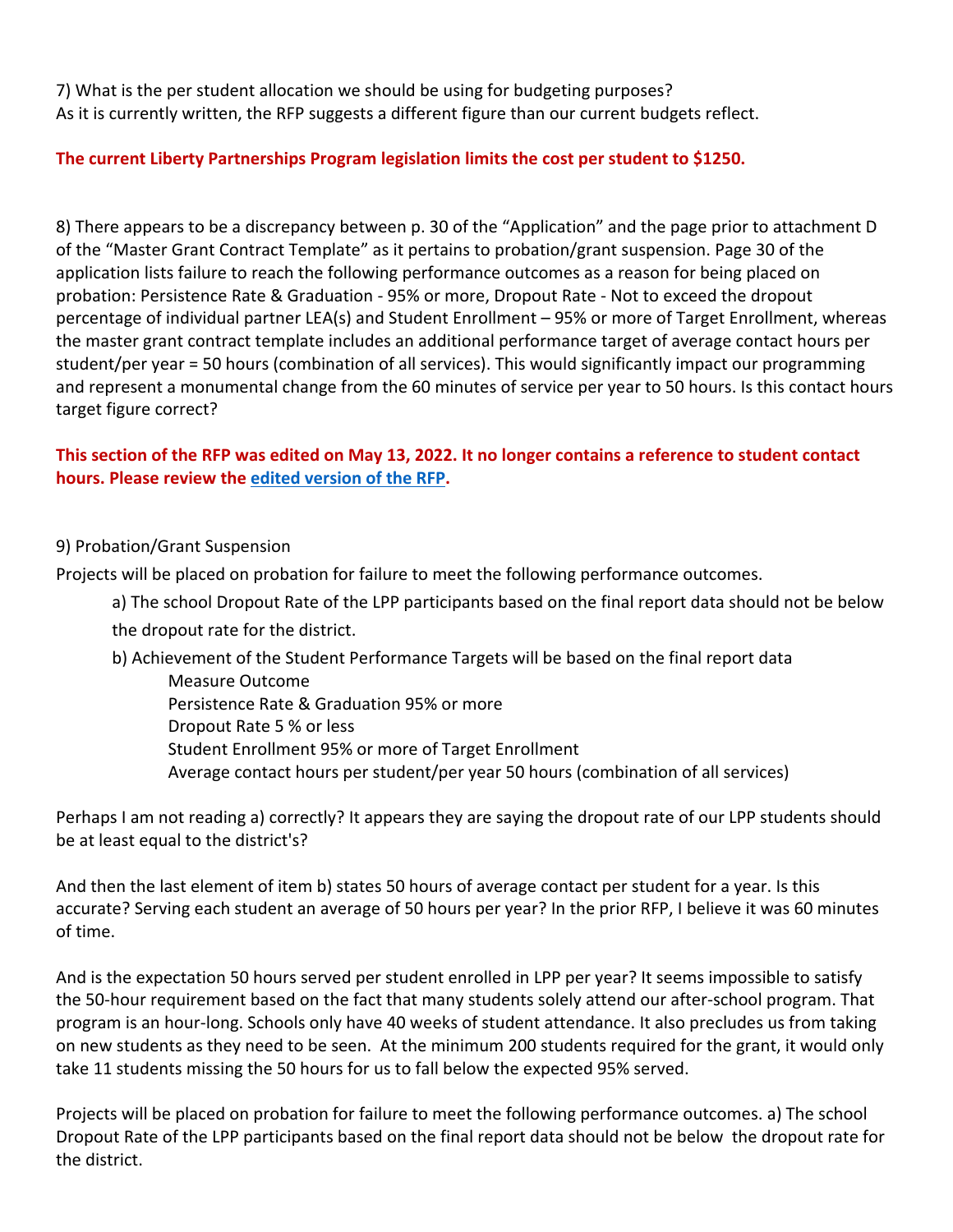b) Achievement of the Student Performance Targets will be based on the final report data Measure Outcome Persistence Rate & Graduation 95% or more Dropout Rate 5% or less Student Enrollment 95% or more of Target Enrollment Average contact hours per student/per year 50 hours (combination of all services)

# **This section of the RFP was edited on May 13, 2022. The Dropout Rate information states that it "Not exceed the dropout percentage of individual partner LEA(s)". Please review the [edited version of the RFP.](https://www.p12.nysed.gov/funding/lpp-2022-27/nysed-rfp-lpp-2022-27.pdf)**

10) Does the LPP Director's Supervisor (PI) have to be a faculty member, or can they be a professional staff member?

**The LPP Director's Supervisor does not have to be a faculty member. They can be a professional staff member.**

11) If they can be a staff member, is there a requirement that they be full-time, or can they be a part-time staff member?

**They should be a full-time professional staff member who would be an appropriate supervisor of the Liberty Partnerships Program grant.** 

12) What is the FTE expectations for the Supervisor/PI?

**The Supervisor/PI should be someone who represents the President in terms of ensuring that the grant is implemented as per the approved contract. The applicant institution needs to determine how much of the Supervisors/PI's time will be dedicated to the LPP grant.**

13) Must projects have an overall student enrollment of at least 200 students with at least 40 students enrolled at each partner school and/or LEA PER YEAR or is this TOTAL over the course of the project?

**The overall approved contracted number of students to be served is an annual number. So, for example, an annual minimum number of students to be served would be at least 200 students with at least 40 students enrolled at each partner school and/or LEA.**

14) May you use funds to hire a 1.0 FTE project director?

## **Funds may be used to pay the salary of a 1.0 FTE project director.**

15) The solicitation stipulates a prequalification requirement: The State of New York has implemented a new statewide prequalification process (described in [https://grantsmanagement.ny.gov/\)designed](https://grantsmanagement.ny.gov/)designed) to facilitate prompt contracting for not-for-profit vendors. All not-for-profit vendors are required to pre-qualify by the grant application deadline to be eligible for this grant. This includes all currently funded not-for-profit institutions that may have previously received an award and are in the middle of the program cycle. Please review the additional information regarding this requirement in the Prequalification for Individual Applications section of this RFP. Does this apply to the lead IHE applying?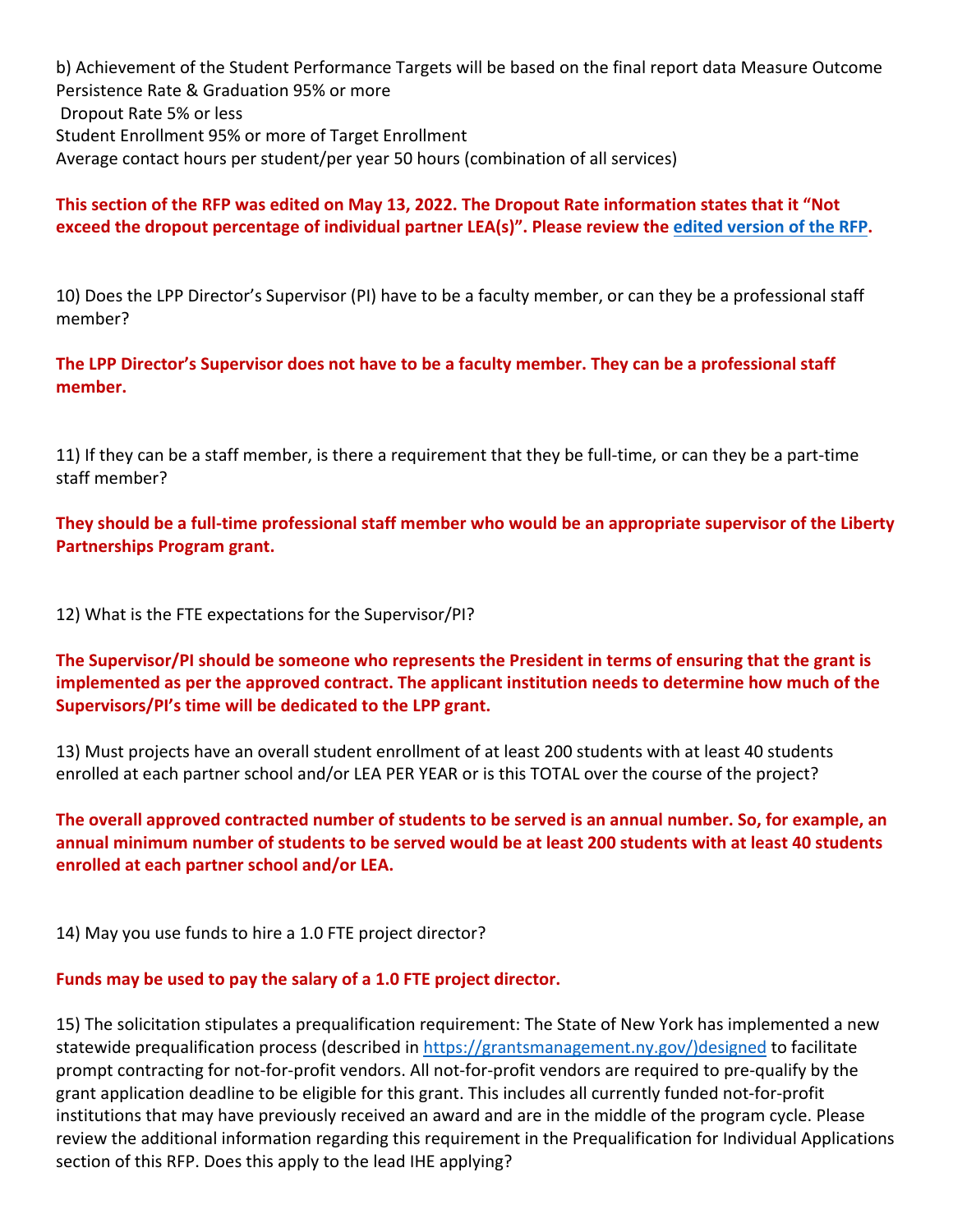### **Yes, it does apply to the lead IHE.**

16) Are matching funds encouraged?

### **Matching funds are encouraged as they are an indicator of institutional support for the grant.**

17) An institution has two campuses located in NY. Can these two campuses apply under one application, or must one campus be designated?

## **There is no prohibition against two campuses from one institution being included in the application as long as they meet the RFP requirements.**

18) In reviewing the application information posted for the Liberty Partnerships Program 2022-2027 Request For Proposal (RFP) on the New York State Grants Gateway portal, it was noted while the notice of the RFP is featured on the interface, that applications are intended to be sent via the mail as 2 hard copies as well as a version saved on a flash drive\*. Meaning, nothing, whatsoever, is intended to be submitted over the New York State Grants Gateway portal. Is this understanding correct?

*\*"Applicants must submit one original and two (2) paper copies (both the narrative application and the budget/budget narrative) as well as a flash drive containing a complete electronic copy (including attachments) of the proposal in one PDF file and a copy of the budget documents (FS-10, Composite Budget, and Budget Narrative) in separate PDF files, in a sealed envelope labeled "Liberty Partnerships Program Application GC 22-007". Applications must be sent to the address shown below: New York State Education Department Office of Access, Equity and Community Engagement Services Liberty Partnerships Program 89 Washington Avenue, Room 971 EBA Albany, NY 12234*

*Email: [LPPRFP@nysed.gov"](mailto:LPPRFP@nysed.gov)*

**Correct. "Applicants must submit one original and two (2) paper copies (both the narrative application and the budget/budget narrative) as well as a flash drive containing a complete electronic copy (including attachments) of the proposal in one PDF file and a copy of the budget documents (FS-10, Composite Budget, and Budget Narrative) in separate PDF files, in a sealed envelope labeled "Liberty Partnerships Program Application GC 22-007".**

19) Can funded support services be provided digitally/online, e.g., tutoring, mentoring, tele-health counseling, professional development for personnel?

#### **Yes, funded support services may be provided digitally/online.**

20) Because students are accustomed to a wide variety of social media applications, can NYSED LPP funds be used for online subscriptions that put access to supports at students' fingertips?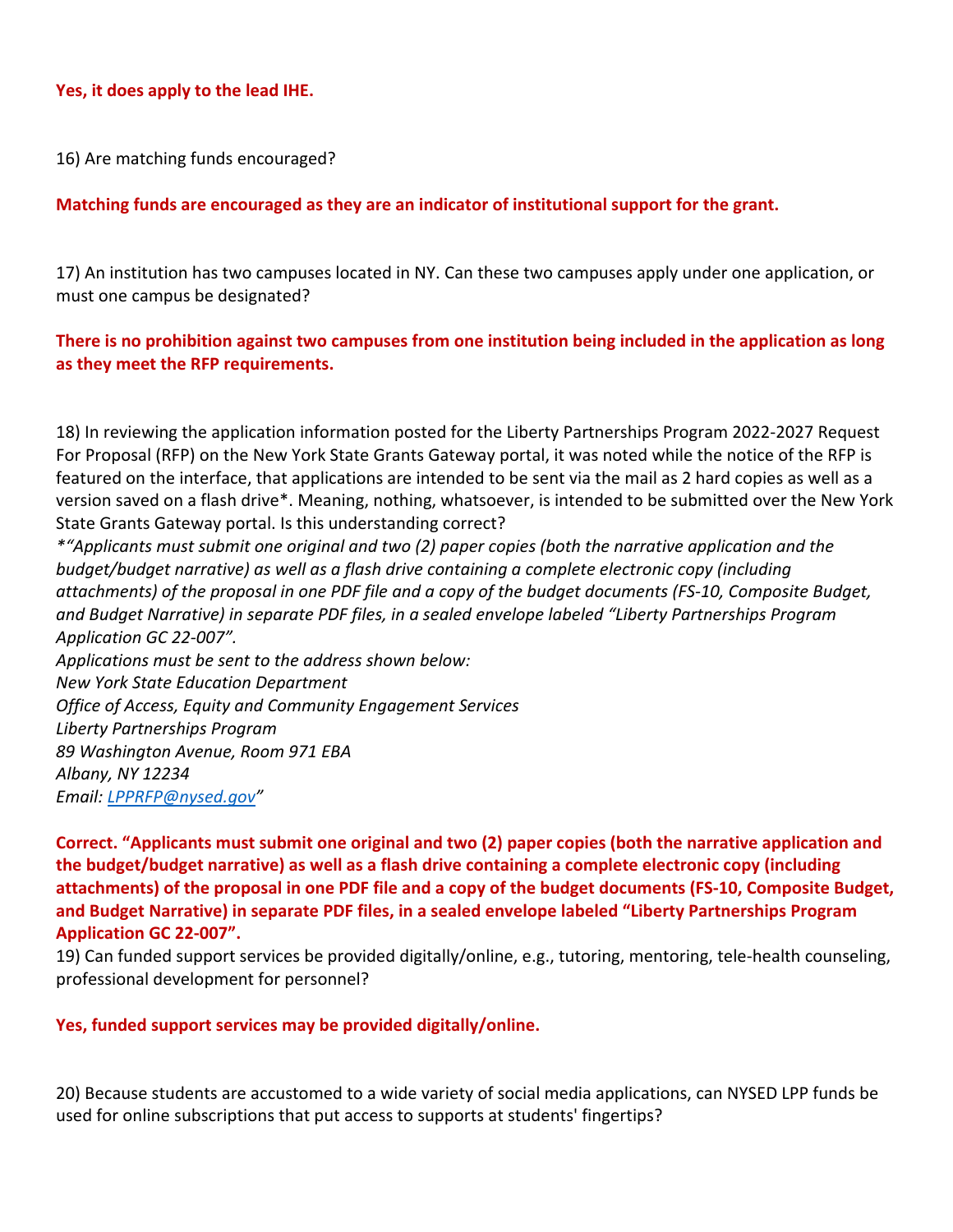**The use of NYSED LPP funds for online subscriptions would be determined based upon the relevance of the online subscription to the proposal's goals and objectives as outlined in the RFP. Another factor that would be considered is the total cost of the online subscription.** 

21) What is the maximum award amount you can apply for?

**Funding for projects is done on a cost per student basis. The current legislation limits the cost per student to \$1250 per student.**

22) What is the maximum benefit rate for non RF SUNY Schools?

**CUNY schools can apply for benefit rates that are up to the maximum allowed for all CUNY institutions. Other non RF SUNY schools can apply for up to the maximum allowed by the applicant institution.**

23) There was an application # (LPP-0014) on some of the documents we submitted with the 2017-2022 grant application.

Please advise if there should be an application # on documents submitted with the 2022-2027 grant application. If so, where does that # come from?

## **The RFP number for this competitive grant opportunity is GC 22-007.**

24) Can you please tell me if directors need job descriptions written up and submitted with the packet? Or is this not necessary, as the RFP outlines the directors responsibilities?

**A job description for the Project Director's position should be submitted as required by the RFP.**

25) Can it be explained in detail the allotted budget amount available per student for the LPP RFP 2022-27?

**Funding for projects is done on a cost per student basis. The current legislation limits the cost per student to \$1250 per student.**

26) Is there a budget for the maximum 360 student roster of \$540,000 or \$450,000?

**Funding for projects is done on a cost per student basis. The current legislation limits the cost per student to \$1250 per student.**

27) Also what is the expected cost per student?

**Funding for projects is done on a cost per student basis. The current legislation limits the cost per student to \$1250 per student.**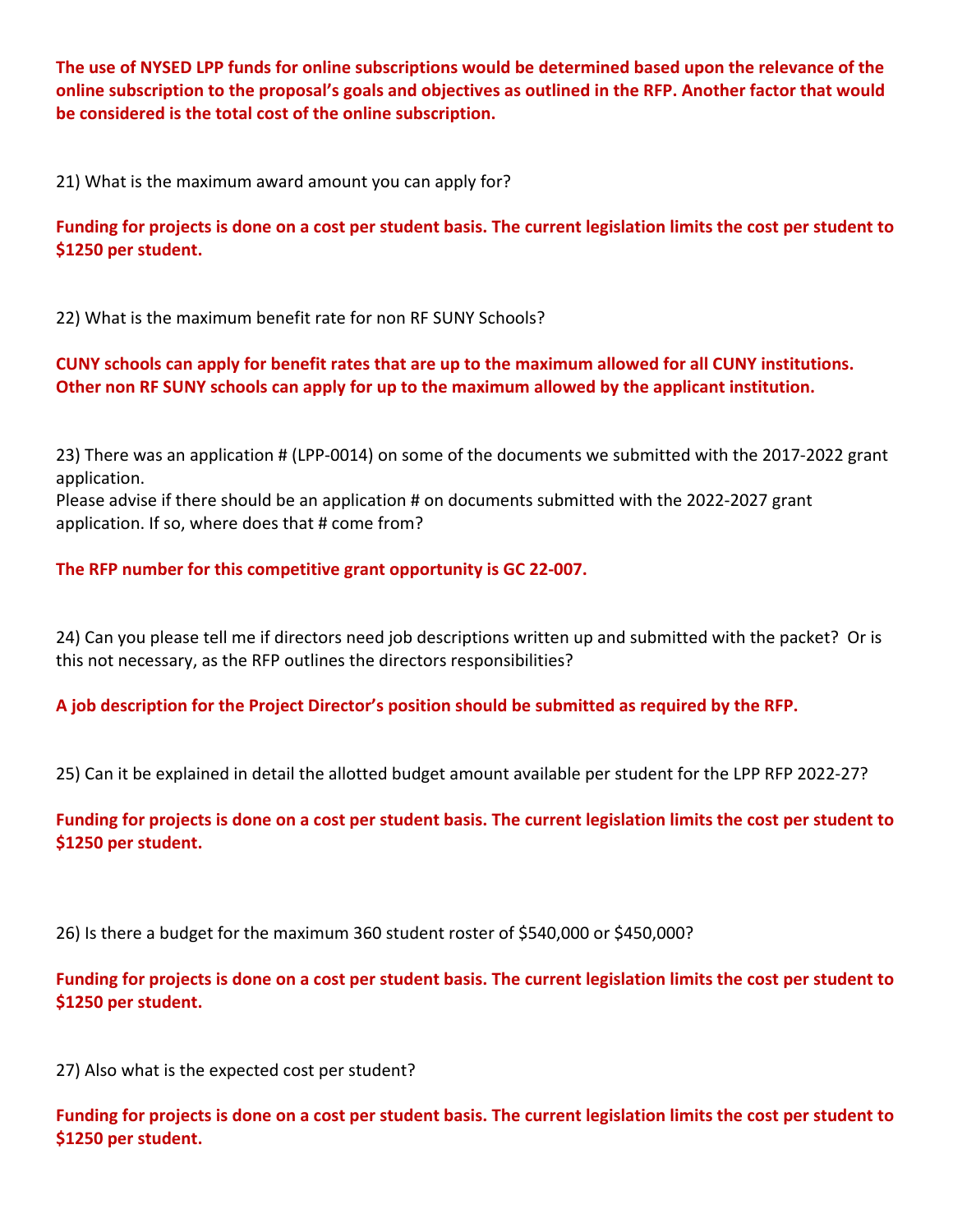28) I would like to know if scanned copies of the LPP partnership agreements are acceptable for submission with our proposal?

### **Scanned copies (which are signed) of the partnership agreements are acceptable.**

29) One of our superintendent's offices is located in a different borough/ outside of our school district. I would like to send the partnership agreement via email, if possible. Also- are electronic signatures acceptable?

**The partnership agreement should be included in the RFP submission. Electronic signatures for partnership agreements are acceptable.**

30) My question is in regards to Home Visits. What are the expectations for home visits? How many are required and are the visits up to program on a as needed basis? The rationale for the question is based purely on safety of staff members. Given the racial climate and school safety issues it is a huge concern for some.

**Home visits should be conducted within the ability of the project to provide such visits. There have been suggestions made (such as two staff per visit and/or meeting in a public space such as a fast-food restaurant) which have been useful in addressing the concerns raised in this question. Once funded, projects are provided with technical assistance in addressing concerns specific to their project operation, such as home visits.**

31) Note: On page 69 of the 2022-2027 LPP RFP, the MWBE Goal Calculation form contains a typo. On the Goal Calculation Form, line 10, it asks for Line 1 minus Line 8. It should read Line 1 minus Line 9. An updated version of the form is available and attached to this document.

#### **M/WBE Documents**

### **M/WBE Goal Calculation Worksheet**

| <b>RFP# and Title:</b> | - Liberty Partnership Program |
|------------------------|-------------------------------|
| <b>Applicant Name:</b> |                               |

The M/WBE participation for this grant is 30% of each applicant's total discretionary non-personal service budget over the entire term of the grant. Discretionary non-personal service budget is defined as the total budget, excluding the sum of funds budgeted for direct personal services (i.e., professional and support staff salaries) fringe benefits, indirect costs for the lead, as well as Student Stipends /Tuition if these are allowable expenditures.

For the purposes of this RFP, direct personal services exclusions apply to the expenses of the lead applicant as well as any other members of the partnership. For example, the salaries of project staff employed by the IHE, LEA and CBO partners should be excluded from the total budget, along with the lead applicant's project staff salaries, when calculating the discretionary non-